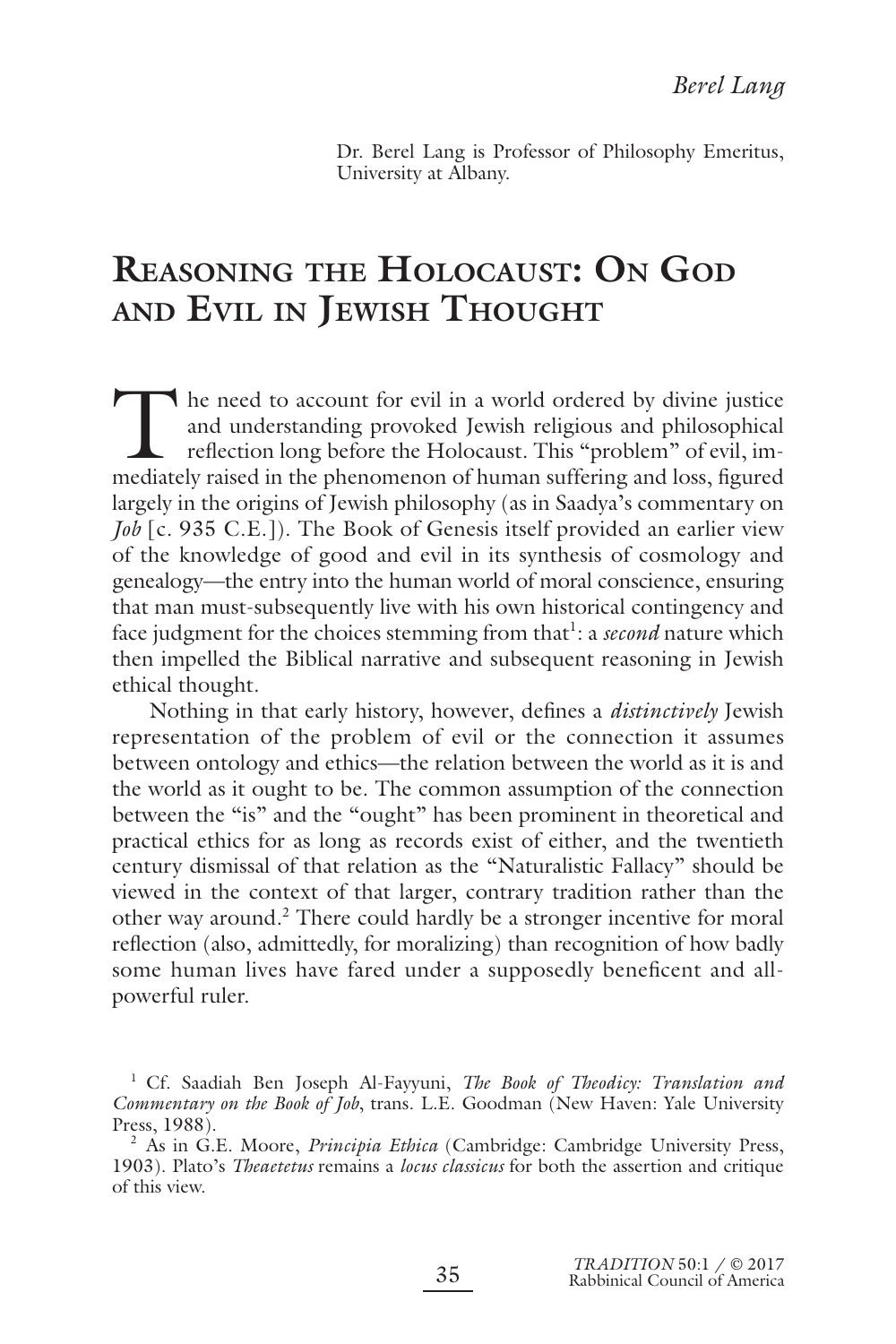The frequent reminders that righteous people suffer and wicked ones prosper also confront counter-evidence, but even a few local examples readily available—underscore the imbalance. The experience of debility in illness and pain and then of death's erasure are both cultural and biological universals. However inventive a society's rationalized accounts of loss and suffering, those disruptions and their explanations lodge in the social fabric and its "thick" descriptions. Furthermore, the issue these pose in a divinely ordered world surface in subsidiary difficulties as well—for one example, in the problem of voluntary evil-doing: how or whether a person can choose to do evil in full knowledge of its evil. The sophisticated debate in *Job* about the gap between divine justice and human suffering suggests a history in Jewish thought antedating that book's composition (c. 500 B.C.E.); the "consolations" offered by his comforters as they urge Job to recognize his own responsibility for his suffering—an early version of theodicy—is unlikely to have been invented for the one occasion.

The motivation in Jewish thought for philosophical and religious reflection on the occurrence of evil is thus ample, and if that background presses no more urgently than others, it includes enough specific instances to have fostered the familiar lachrymose view of Jewish history. On the one hand, the world was found "good" on the days of its creation, and except for moments of mystical enthusiasm, later Jewish commentary never disputed that judgment. But at least as compelling was the stark recognition of individual and group suffering in people who seemed to deserve that condition no more (and often much less) than contemporaries who fared better, often much better. At least from the time of Rabbinic Judaism, the issue thus stated would recur in Jewish theological and philosophical discussion: how to reconcile misfortune, suffering, persecution, and exile with the goodness of creation and the role of an allpowerful and beneficent creator.

The internal constancy in conceptualizing evil is, furthermore, an often unnoticed aspect of its cultural past. In contrast to historical variations in other beliefs, few surface in the "normal" representations of evil. The absence from historical accounts of culture of anything like a "history of evil" is notable—against the evidence that conceptions and practices of evil, like other ideas and practices, have altered over time (perhaps even comprising a progressive history). But ethical reflection, in and outside Judaism, has typically emphasized the contrary position, treating evil as all-of-a-kind, effectively settled in character and motivation from its first occurrence. This innate capacity or inclination for evil-doing thus reflects an assumed constancy in human nature, one full-grown at birth. The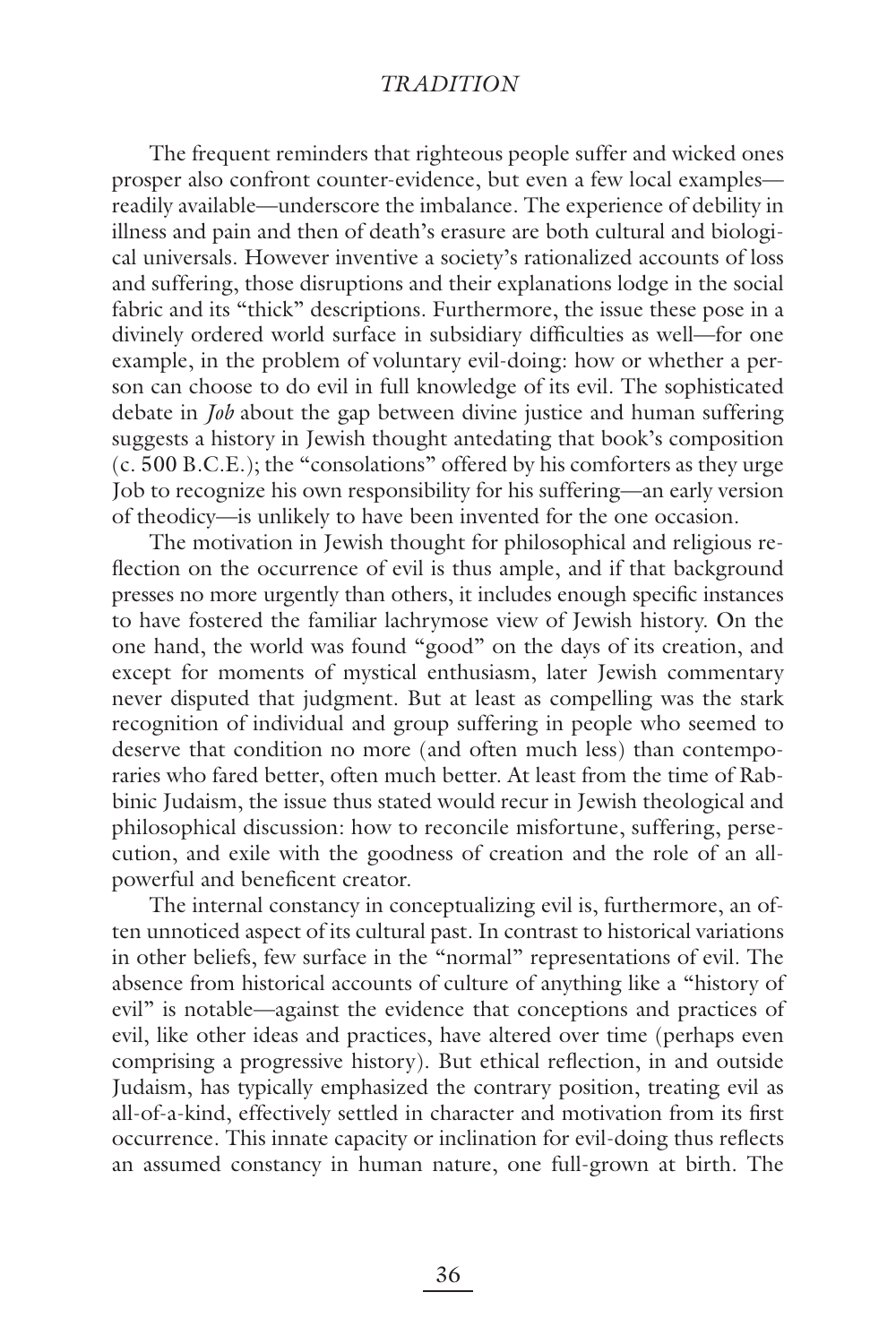disobedience in the Garden and its attempted cover-up seemed effortless as though, although we know better, it came from long practice. However one understands the Yetser ha-Ra [evil impulse] ascribed to man in the account of Noah, it is understood to persist unaltered in human nature. In contrast to its varied expressions, then, the *character* of evildoing—the evil in it—is viewed as unchanging. If goodness and justice remain goals to be realized, the option of evil seems both present and constant.

Admittedly, except for the Draconian law of a single and harsh punishment for all crimes, ethical and legal violations and their corresponding punishments are typically distinguished by degrees of severity, both in and outside Judaism. The idea that punishments ought to fit the crime thus appears historically as a bedrock principle in systems of justice, notwithstanding cultural differences on which acts count as crimes or the degrees of their severity. However, the latter reflect differences in the consequence of such acts rather than in the acts themselves. The same disproportion carries over to instances of suffering or affliction in group-histories which are claimed to differ only quantitatively, not qualitatively: more or fewer victims and a longer or shorter period of persecution. Typically ignored here, too, are differences in the quality or character of the evil-doing itself.

Divergent judgments of the same event, furthermore, tend to obscure questions about the judging. A war that is catastrophic for the losers, thus (for them) challenging the claim of Providence, is to the victors evidence *for* that claim. An event can appear from one side as injustice and evil; from the other, as good—with both conclusions based on the same evidence. Survivors of a massacre thank God and cite the outcome as miraculous, but their reaction ignores the theological and ethical implications for those who did not survive and who would not have been thankful at all. That people differ about which acts are unforgivable is still another indicator of the historicity of evil-doing, but this implication, too, often gives way before the conclusion that ultimately, evil-doing and its corollary, suffering, are essentially all-of-a-kind.<sup>3</sup>

History, however, has a way of undoing the most conscientious assumptions or expectations, and the Holocaust has had just that unsettling effect on moral and religious thought. Evidence of this shift appears in the claims designating the Holocaust as unique or a "novum," a breach

<sup>&</sup>lt;sup>3</sup> Susan Neiman sees Rousseau as "historicizing" evil, but she seems here to speak about the history of the individual agent, not the structural history of evil as such. See her *Evil in Modern Thought* (Princeton: Princeton University Press, 2015), 36-46.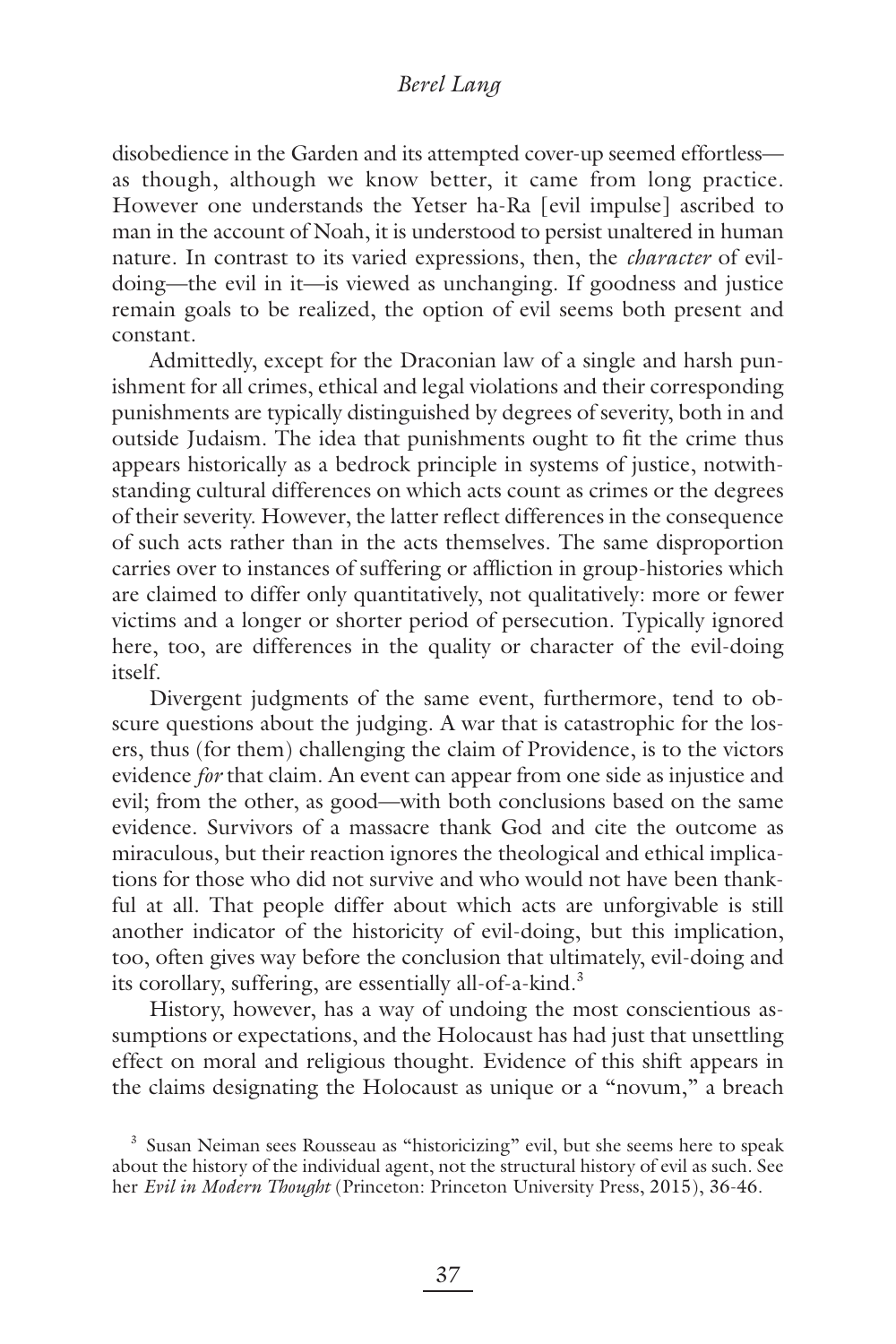or turning point in moral history in general and in Jewish history specifically.<sup>4</sup> Such characterizations start out from accounts of the systematic cruelty inflicted during the Holocaust as "indescribable," "beyond words," and "ineffable."<sup>5</sup> Often these terms are meant as figures of speech rather than literally, but even then a literal core remains: the fact of the Holocaust involves intentional cruelty on a scale that provides a prima facie opening for the claims of rupture in moral understanding. Any such claim, moreover, raises historical analysis to a meta-historical level, historical reality then challenging the very framework of theological and philosophical reason—as in the stark question "Where was God in Auschwitz?" "Auschwitz" is in that question a metonym for Nazism, and the related expression, "*After* Auschwitz" underscores the same demarcation: a transformative moment in moral and religious history.<sup>6</sup>

#### *The Continuum*

This line of reasoning immediately faces the question of the historical basis for its meta-historical conclusion: if the Holocaust challenges the standard principles of moral reasoning, those principles must have withstood earlier challenges, and the question then is what is now different or novel. I can only outline this comparative historical critique, but the conception of the Holocaust as a moral novum presupposes scrutiny of that event in relation to earlier Jewish history; the less dramatic claim of *continuity* between pre- and post-Holocaust moral reasoning (and in the character of evil) emerges then as the principal alternative.

Turning points in Jewish history that bear comparison to the Holocaust are evident: the destruction of the two Temples (586 B.C.E and 70 C.E.),

4 For a variety of examples, see Arthur A. Cohen, *The Tremendum: A Theological Interpretation of the Holocaust* (New York: Crossroads, 1981); Emil Fackenheim, "Leo Baeck and Other Jewish Thinkers in Dark Times," *Judaism* 51 (2002), 288; and Irving Greenberg, *Living in the Image of God* (Northvale, NJ: Jason Aronson, 1998), 234. In his 2002 Nobel Prize speech, Imre Kertesz speaks of the "break" caused by Auschwitz and the Holocaust (*PMLA* 118 (2003), 607).

5 In Sara Horowitz, *Voicing the Void* (Albany: SUNY Press, 1997); Andy Leak and George Paizis, eds.,*The Holocaust and the Text: Speaking the Unspeakable* (London: Macmillan, 1999); and George Steiner, *Language and Silence* (New York: Atheneum, 1967), among others.

6 C.f. Werner Hamacher's concise reaction: "We do not just write 'After Auschwitz.' There is no historical or experiential 'after' to an absolute trauma. The continuum being disrupted, any attempt to restore it would be a vain act of denegation… This 'history' cannot enter into history. It deranges all dates and destroys the ways to understand them." Werner Hamacher, Neil Hertz, and Thomas Keenan, eds., *On Paul deMan's Wartime Journalism* (Lincoln: University of Nebraska Press, 1989), 458-59.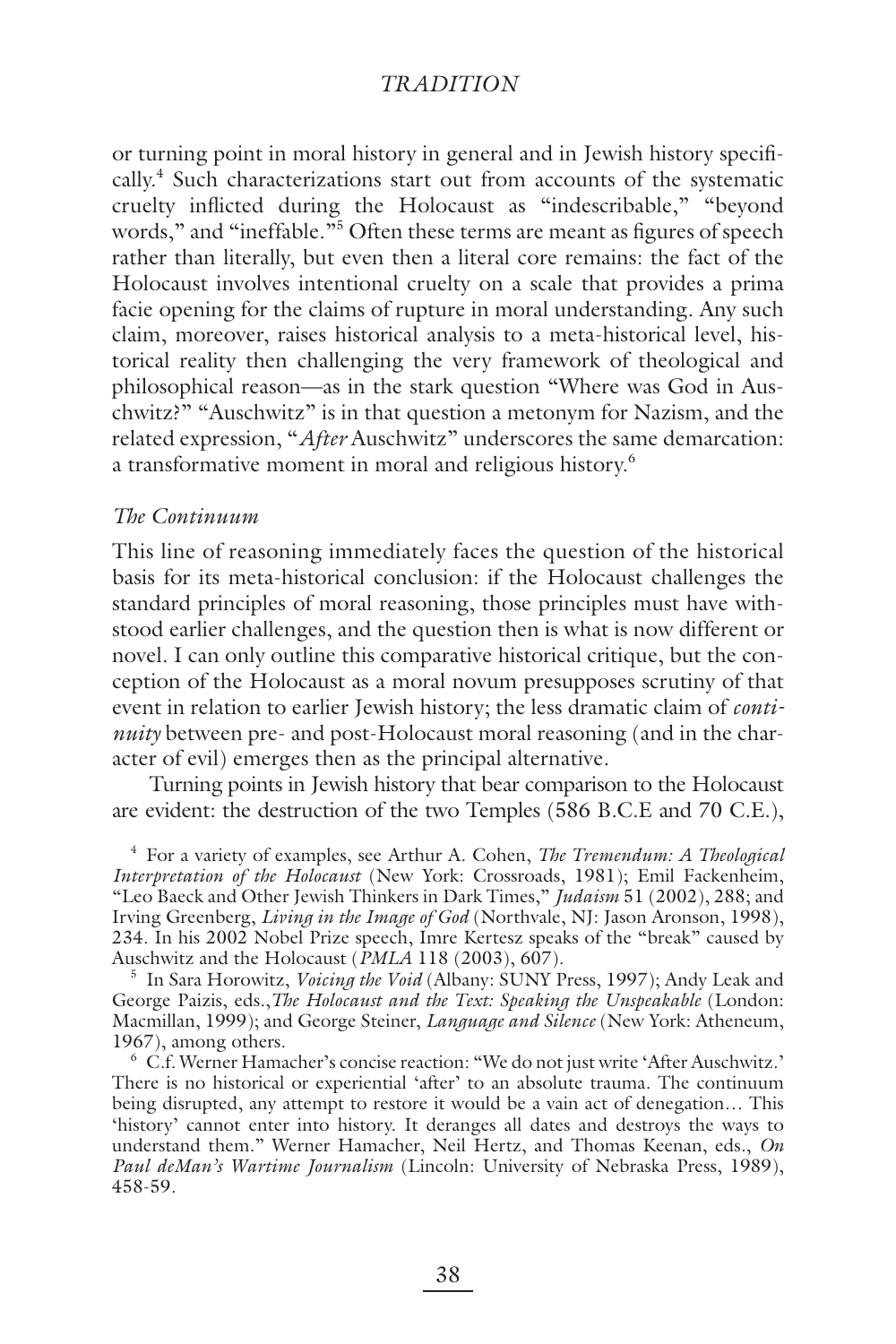the destruction and disruption accompanying the Crusades beginning in 1096 C.E., the natural disaster of the Black Death (1348-1350 C.E.) and the related massacres of Jews "responsible" for it, the expulsions from Spain and Portugal (1492 and 1497), and the Chmielnicki riots of 1648- 49. The numbers or percentages in the community of Jewish deaths incurred in those events are not the only measure of their impact but are at least a starting point. So, for example, the sweep of the First Crusade through Central Europe that began in 1096 is estimated to have caused the deaths of five thousand Jews and proportionate communal disruption. However, the communities evidently overcame the shock of those events with "no substantial discontinuity in Franco-German [Jewish] society as a whole…The towns were quickly resettled, commerce and trade were reconstructed."<sup>7</sup> The Jewish suicides in Mainz at this time (individuals choosing death rather than capture) made an enduring impression beyond the local communities, and some contemporary accounts understood the persecutions as a "trial of the righteous" rather than (as others did) a form of collective punishment. Both of these explanations had precedents in Jewish history, and there seems no basis for viewing those events as a *caesura* in the collective moral consciousness.<sup>8</sup> Similarly, the expulsions from Spain and Portugal involved the dislocation of a Jewish populace numbering, in various estimates, between one hundred and three hundred thousand, with the deaths caused by the expulsions or by the Inquisition at the time estimated (at most) in the thousands. The communal upheaval affecting the Golden Age of Sephardic Jewry was evident, but again, the survival through emigration of the largest part of the group enabled strong cultural continuity among those expelled as well as enrichment in the communities they joined.

In the proportion of its victims, the Black Death of 1348-1350 arguably looms larger than any other recorded catastrophe (natural or man-caused), claiming between a quarter and half of Europe's populace as victims and approximately the same proportion of Jews (250,000 of 500,000). To that figure must be added Jewish victims of massacres related to the plague numbering in the thousands—as Jews were accused of being responsible for it by poisoning well, among other libels. To some extent, because the

<sup>7</sup> Alan Mintz, *Hurban: Responses to Jewish Catastrophe in Hebrew Literature* (New York: Columbia University Press, 1984), 98. See also Jacob Katz, *Tradition and Crisis*, trans. Dov Bernard Cooperman (New York: New York University Press, 1993), esp. 184.

<sup>8</sup> In the range of moral consequences, see, for example, Yisrael Yuval's controversial suggestion of a possible causal connection between suicidal martyrdom (including the killing of their children by Jewish parents)and the medieval emergence of the blood libel ("Ha-Nakamve-haKlala," *Zion* 58 (1993), 33-90).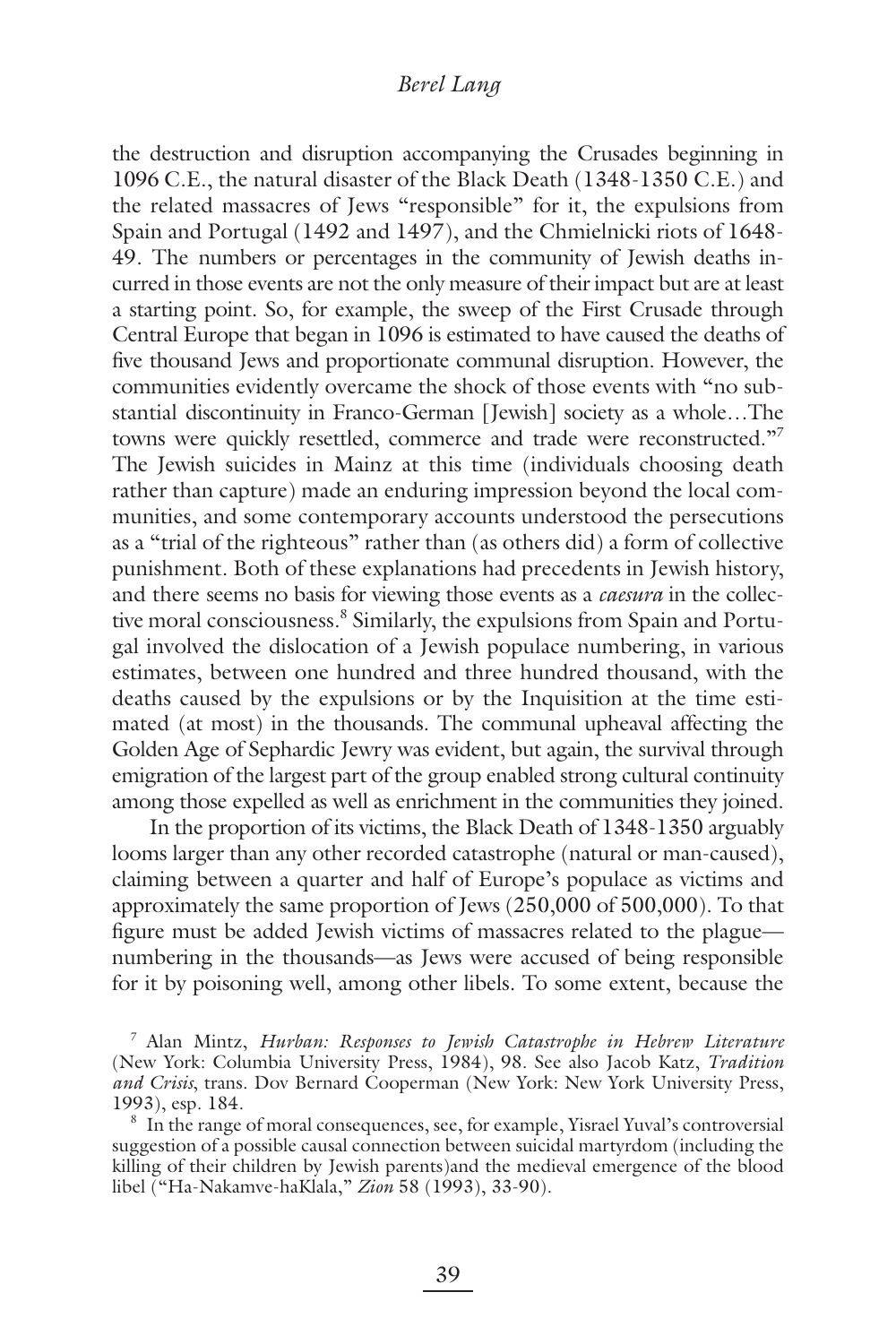plague affected *all* groups in its path, the move from history to meta-history in refl ections on it was also diffuse, and in any event, the Polish and Lithuanian Jewish communities, separated from that center, were relatively unaffected by the plague itself. Estimates of the Chmielnicki Massacres of 1648 and after refer to victims in the tens of thousands, with a round figure of 100,000 sometimes cited, and up to 300 communities destroyed. The events were referred to at the time by R. Shabbetai Sheftel Horowitz as the "Third Destruction," but even if from within the massacres seemed to warrant that designation, the Jewish communities in Western and other parts of Eastern Europe were relatively unaffected.

Even approximate numbers are unavailable for the consequences of the destruction of the First and Second Temples and the exiles following them. What evidence there is suggests a minimal number of deaths, although in their communal consequences, those destructions had both a more immediate and more enduring impact than the other events mentioned. These enduring effects are echoed in the line in the Musaf prayer "because of our sins, we have been exiled from our land," which continues to be recited even after the State of Israel's founding. (This prayer itself argues for continuity in belief insofar as it finds in the exiles not a breach in God's covenant but evidence of its force.)

The impact of the two Hurbans on readings of Jewish history is not in doubt, then, although this points only more clearly to the question of what relation the Holocaust has to the earlier disruptions, while considering it an unprecedented breach in moral consciousness and conduct in both Jewish and other theological characterizations. It is not only the contracting world and more accessible sources of information that conduce to such a claim. Whatever else is said about it in meta-historical terms, the Holocaust represents a paradigmatic (although not the first) instance of genocide: the intentional, group-sponsored, and systematic attempt to make a "people disappear from the face of the earth"(in Himmler's 1943 Poznan speech to S.S. officers). Additional, although less essential, features add weight to the distinctiveness: the act of genocide as initiated by a nation closely tied to both the Christian tradition and the Enlightenment, carried on in full view of other nations with those same traditions, and implementing a process of industrialized murder invented for the occasion. It also exemplified what Primo Levi chillingly labeled "useless violence:" violence employed not for a utilitarian purpose, but knowingly and for its own sake.<sup>9</sup>

<sup>9</sup> Primo Levi, The Drowned and the Saved, trans. Raymond Rosenthal. New York: Vintage, 1989, Ch. 5.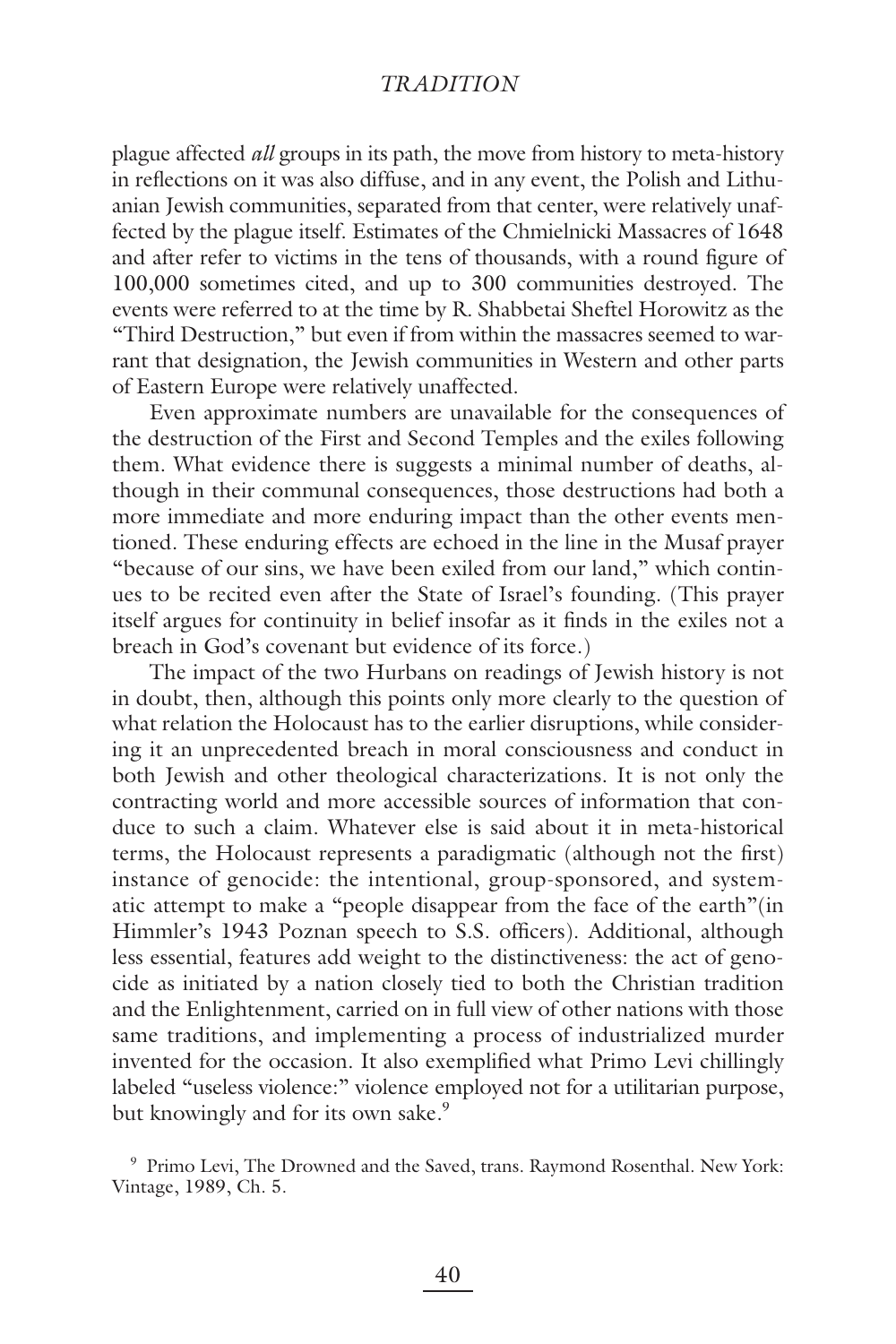Similarly, the radical effects of the Holocaust within the Jewish community itself are not in doubt. The murder of two-thirds of European Jews effectively ended the role of Eastern Europe as a primary site of Jewish communal existence; it was also the death sentence for Yiddish as a living language and culture. Although the Nazis did not succeed in fully implementing their "Final Solution" even with the murder of the six million, they advanced far enough toward that goal to qualify their attack as genocide (in contrast to homicide, genocide need not be complete; evidence of intention suffices for the act).It does not diminish the enormity of the Holocaust to recognize that it left certain centers of Jewish life physically untouched: in North and South America, to some extent in Great Britain, in Palestine, in Asia, and in much of Africa—allowing both for communal continuity there, as well as for those communities' contributions to Israel's independence in the post-Holocaust years. Commentators who emphasize continuity in Jewish history view this aspect of the Holocaust as further evidence for their claim—another threat to Jewish existence added to earlier ones that were also thwarted. Only on that basis could as measured a post-Holocaust writer as Eliezer Berkowitz conclude that "We [Jews] have had innumerable Auschwitzes… Each generation had its Auschwitz problem."<sup>10</sup> Continuity with a vengeance.

On the one hand, then, post-Holocaust Jewish ethical reflection faces the large-scale systematic destruction caused by the Holocaust; on the other hand, it is confronted by evidence of comparable breaches in the moral and religious fabric of past Jewish history and consciousness. Furthermore, although some post-Holocaust Jewish thinkers have claimed that the Holocaust demands a transformative moral and religious response, those claims turn out on examination to be a minority view. This imbalance itself argues for what I call here a "Continuity" model; that is, for a meta-historical claim that the status of evil in Jewish thought remains unaltered even by the Holocaust's enormity.

This conceptualization of the Holocaust within the bounds of Jewish history has appeared in quite different formulations, with the most prominent of them based on a single thesis: given God's omnipotence and beneficence, whatever occurs in human history reflects divine intention and is thus justified, or at least more so than any alternative. This doctrine of theodicy ("God-justice" in the term Leibniz coined in 1710) has itself appeared, before and after Leibniz, in diverse religious and philosophical traditions joined by a common foundation: that God, outside history, nonetheless governs it through his qualities of omnipotence and

10 Eliezer Berkowitz, *Faith after the Holocaust* (New York: Ktav, 1973), 90, 98.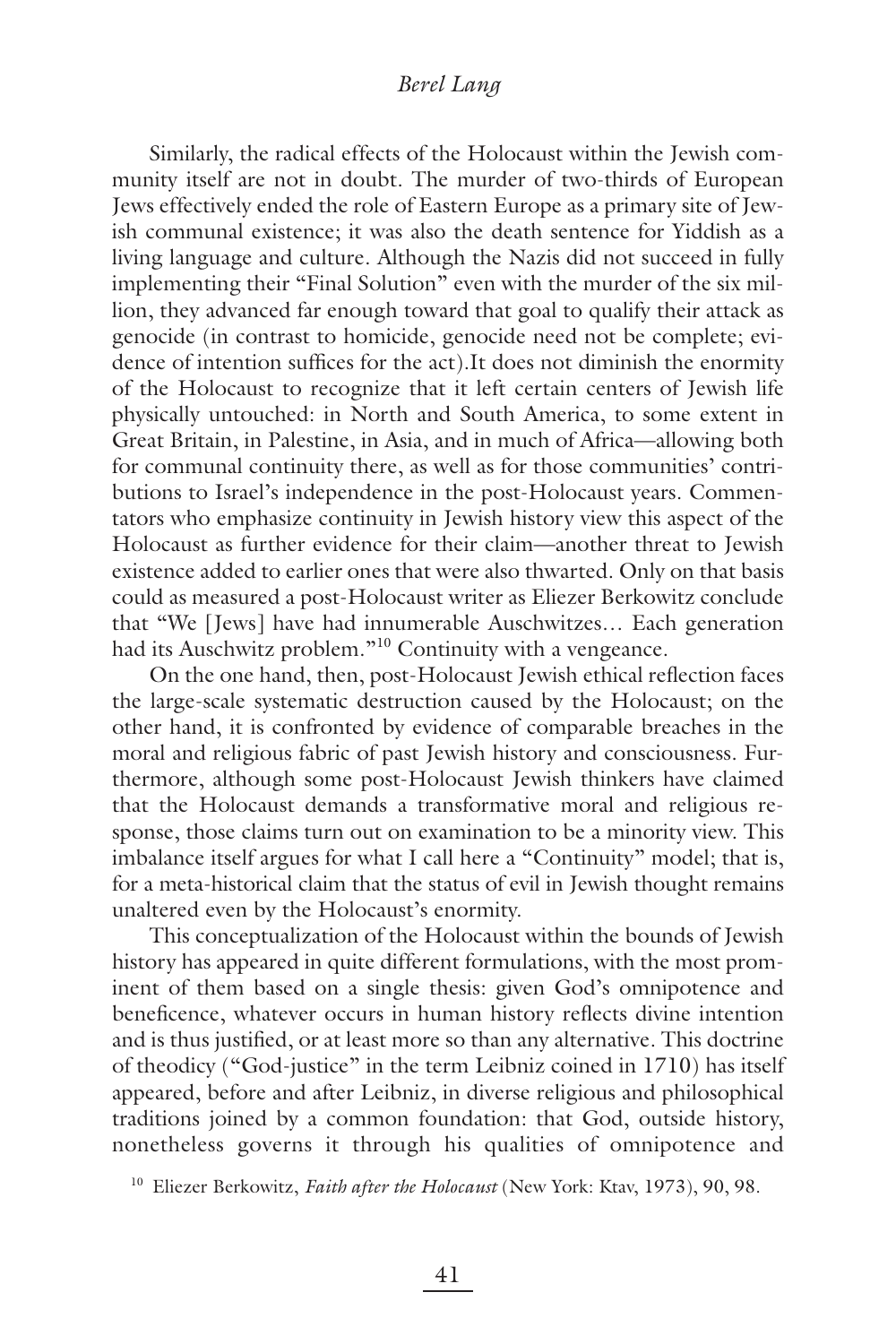beneficence.<sup>11</sup>*Apparent* evil, in these terms, is only that—"apparent," not actual; in effect, then, evil is always good and justified, whether in specific historical events or in the larger meta-historical framework of world history. Anything not justified would, quite simply, not have occurred.

The most decisive application of this principle is to events which lead to suffering or loss and which, using the principle of justice, are claimed to be punishment for prior wrongdoing. Assertions in Jewish thought of such reasoning are widespread. Maimonides writes as follows in the *Guide to the Perplexed* about this view: "It is in no way possible that He [God] should be unjust…All the calamities that befall men and all the good things that come to men, be it a single individual or a group, are all of them determined according to the deserts of the men concerned through equitable judgment which is no injustice whatsoever."<sup>12</sup> An earlier, more explicit formulation (cited by Maimonides in the same context) is R. Ami's: "There is no death without sin and no suffering without transgression" (*Shabbat* 55a). The already-mentioned quote from the Musaf prayer for the new month and festivals expresses the same principle: "Because of our sins, we have been exiled from our land."

It is not, then, only for reasons of consistency that this punishmentreward version of the Continuum model extends to the Holocaust, and concludes that there too the victims suffered for sufficient reason, a personal or collective wrongdoing of which they were part. For the Holocaust as elsewhere, the claim would apply equally to the children and aged, to the pious and the unbelievers, and to the criminal and righteous.<sup>13</sup>

The severity of this judgment in relation to the Holocaust has provoked sharp objections extending beyond that one event. So, for example, Berkowitz's categorical dissent: "That all suffering is due to [sin] is

<sup>11</sup> G.W. Leibniz, *Theodicy: Essays on the Goodness of God, the Freedom of Man, and the Origin of Evil*, trans. E.M. Huggard (New Haven: Yale University Press, 1952).

<sup>12</sup> The *Guide of the Perplexed*, Vol. 3, Section 17, trans. Shlomo Pines (Chicago: University of Chicago Press, 1963), 469. Maimonides distinguishes his position here from what he presents as the traditional one, although the difference is contestable. Cf. Section 51, p. 625.

<sup>13</sup> The Artscroll daily prayer book adds its gloss to the statement: "This is a cardinal principle of Jewish faith. History is not haphazard. Israel's exile and centuries-long distress is a result of its sins." *The Complete Artscroll Siddur*, trans. Nosson Scherman (Brooklyn: Mesorah, 1984), 678. A stronger and more general formulation appears in Rabbi Jonathan Sack's commentary on the "Declaration of Faith" prayer in *The Koren Rosh Hashana Mahzor*: "Good is rewarded and evil has no ultimate dominion. No Jewish belief is more central than this…." (Jerusalem: Koren Publishers, 2011), 583.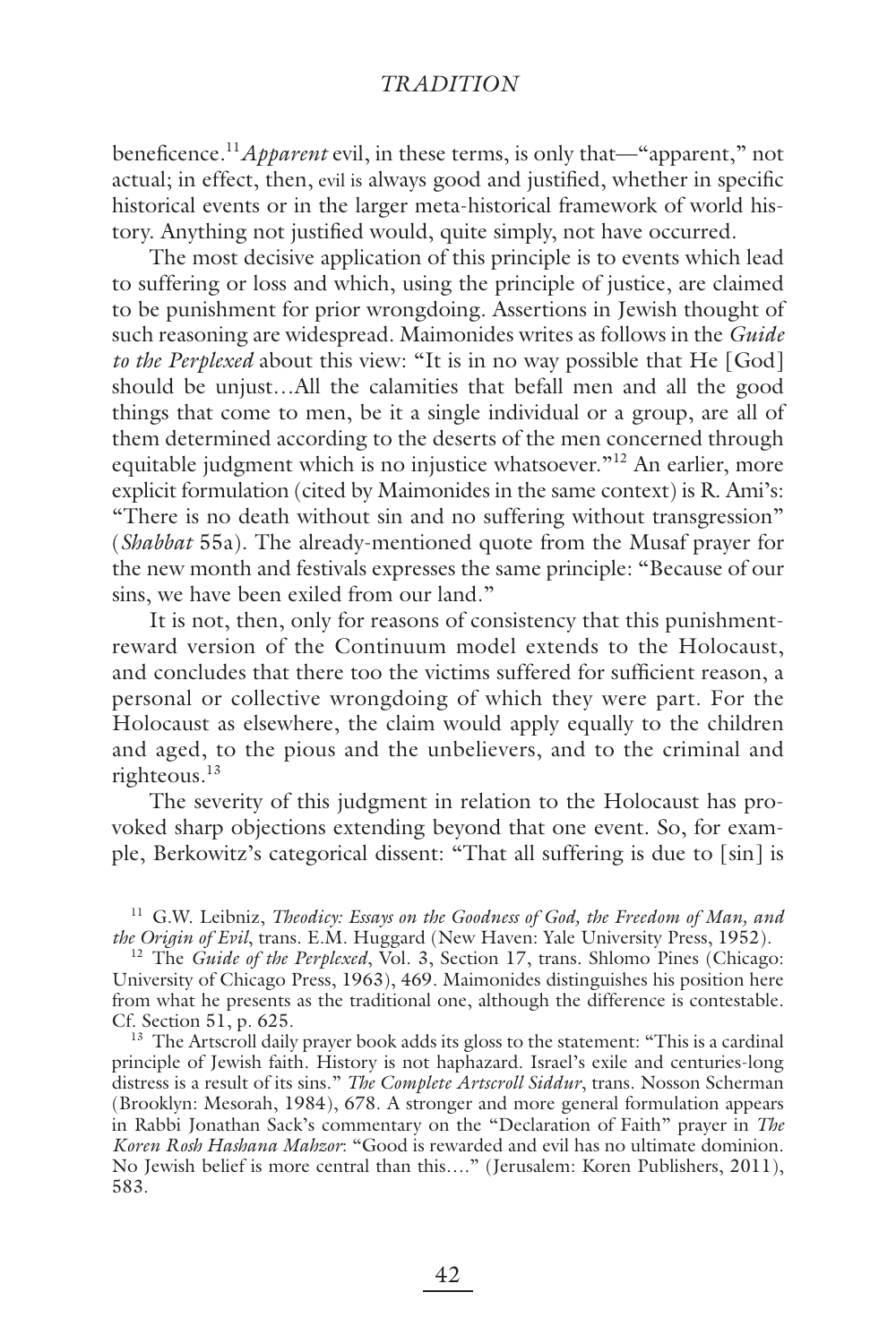simply not true. The idea that the Jewish martyrology through the ages can be explained as divine judgment is obscene."14 Yet, troubling as the model of all evil as just punishment is, its persistence is undeniable. Thus, for example, Rabbi Yoel Teitelbaum, the then-Satmar Rebbi, finds Zionism the wrong precipitating and so warranting the Holocaust, which was due punishment for the efforts of Zionism to preempt the Messiah's role in initiating the return to Zion. In a rhetorical tour de force, Rabbi Elhanan Wasserman brings the same principle to a remarkable point: "In those [pre-Holocaust] days, the Jews chose for themselves two forms of idolatry…socialism and nationalism…A miraculous event occurred: in Heaven the two idolatries were combined into one—National Socialism…[extending] harm to all the ends of the earth."15 Another imaginative turn in this reasoning was Rabbi Ovadiah Yosef's inculpation of Holocaust victims as "reincarnations of earlier souls, who sinned and caused others to sin," thus justifying the fates also of the most clearly innocent victims.16 The severe logic of this rationale is clear, but at least one of its implications is even harsher. If the Holocaust is understood as just, then its agents should be not only exonerated but praised: Instruments, in effect, for doing God's work. How then can one condemn them?

The extremity of this implication might be regarded as exceptional, but even efforts to moderate it turn out to rely on a common assumption. For example, the view that shifts responsibility for historical events from God to man through the gift of free will makes that capacity then responsible for good or evil in human acts. In this variant of the punishmentreward model, man himself becomes the agent of evil-doing, on the basis of his freedom always to do otherwise; for God to intervene in circumstances involving human agency would erase the possibility of moral judgment. Berkowitz writes, "[Human] freedom must be respected by God himself. God cannot as a rule intervene whenever man's use of freedom displeases him. It is true, if he did so, the perpetration of evil would be...impossible, but so would the possibility for good."<sup>17</sup>

14 Berkowitz, *Faith after the Holocaust*, 94. See also, e.g., Amos Funkenstein, "Theological Responses to the Holocaust," in *Perceptions of Jewish History* (Berkeley: University of California Press, 1993), 311 ff.

<sup>15</sup> Teitelbaum and Wasserman as cited in Yosef Roth, "The Jewish Fate and the Holocaust," in *I Will Be Sanctified: Religious Responses to the Holocaust*, ed. Yehezkel Fogel (Northvale, NJ: Jason Aronson, 1952), 58-59. Wasserman's anti-Zionism extended his imaginative turn of phrase: "Anti-Semites," he said in the face of the Nazi threat, "destroy the body, Zionists destroy the soul." He himself was killed at Kovna's Seventh Fort in 1941.

16 Reported in *The New York Times*, 7 August 2001, 8.

<sup>17</sup> Berkowitz, 105.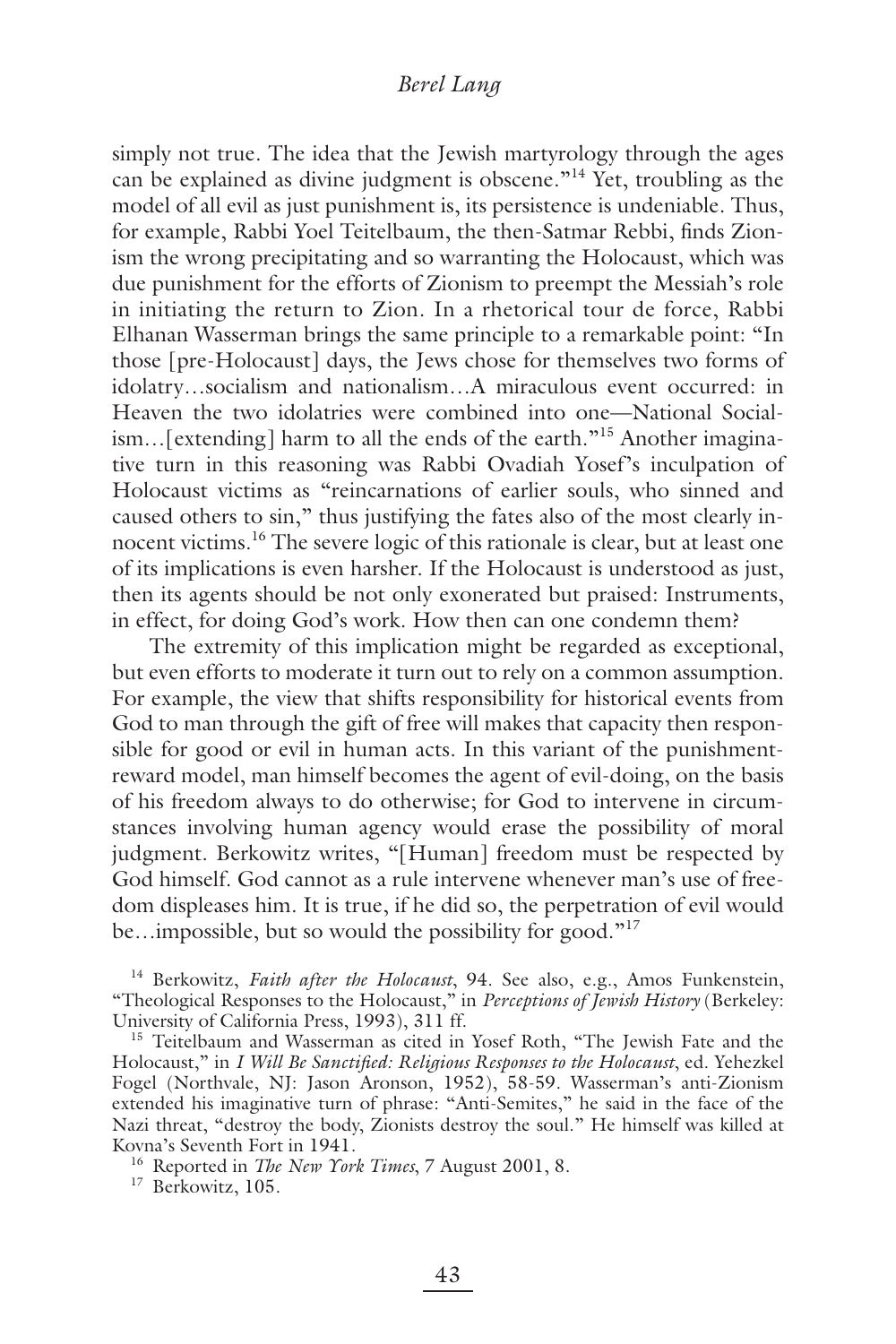The moral advantage of this shift of responsibility for evil-doing from God to man is obvious, but it also invites the charge of question-begging in the question of whether even free will warrants the cost of a world including events like the Holocaust. The response from theodicy here is also obvious: "Yes, of course: human freedom, whatever its consequences." And more inclusively: "Better the world as it is—including the Holocaust than not, better indeed than any other possible world." This version of the "Continuum" argument avoids fault in the victims but the distinction makes little difference: the victims now are sacrificed for the greater good of the whole. Whatever occurs in history remains justified.

A third variant of the punishment-reward model situates the Holocaust on a continuum of Jewish history in the framework of that history's redemptive features, pointing to the good that at times comes out of apparent evil-doing and suffering (the "silver lining in clouds" argument). This variant has been applied to the Holocaust with the claim that it was an important, even necessary, stage in founding an independent, Jewish Israel. But this contention has the problematic status of any historical counter-factual claim, even apart from the considerable pre-Holocaust evidence that saw in the then-Yishuv the possibility, even the likelihood, of a Jewish state. The general principle in the folk-wisdom that even in evil there is always some good is doubtfully verifiable either in general or in this particular instance.

A fourth variant of the punishment-reward model invokes the concept of *Hester Panim,* God's "hiding [his] face," as preserving divine justice and power, but still leaving room for human suffering. "Hiding" here describes a divine withdrawal from history, allowing the occurrence of events that God otherwise surely would have prevented. Again, that withdrawal does not mean that God wills the events themselves but that He wills man to have freedom of decision. So Norman Lamm writes:"[In a period of Hester Panim]…we are given over to the uncertainties of nature and history where we can be raised…to the crest of the world's waves—or herded pitilessly into the fierce troughs of life."<sup>18</sup> Additionally, Berkowitz adds his emphasis on free-will:"…If man alone is the creator of value… then he must have freedom of choice and freedom of decision…That man may be, God must absent himself...He hides his presence."<sup>19</sup>

<sup>18</sup> Norman Lamm, "The Face of God: Thoughts on the Holocaust," in *Theological*  and Halakhic Reflections on the Holocaust, ed. B.H. Rosenberg and F. Heuman, (Hoboken, NJ: Ktav, 1999), 191-92.

<sup>&</sup>lt;sup>19</sup> Berkowitz, 105, 107.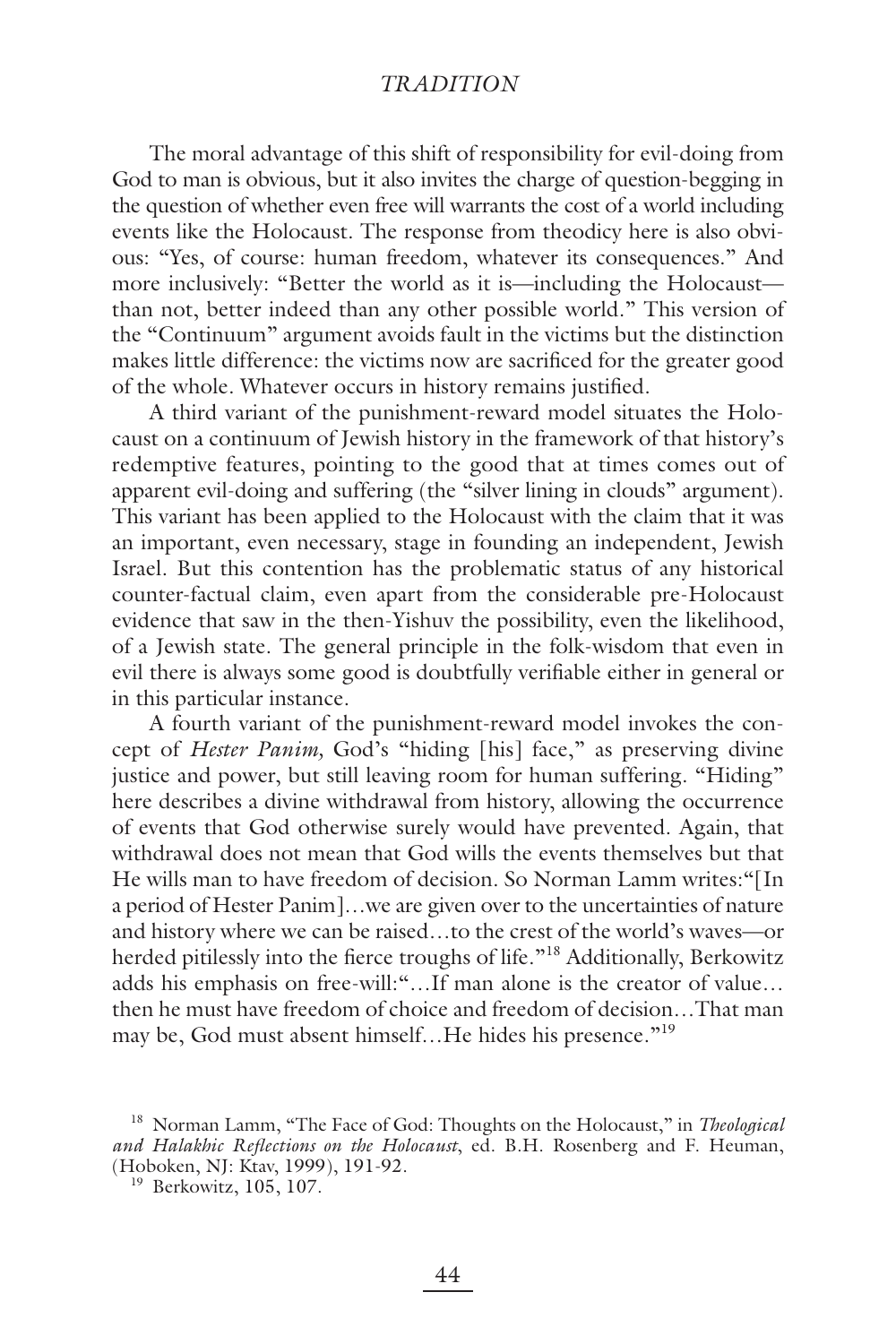This view has the superficial advantage of dividing history into two parts: the divine, in which God is active; and the human that moves by human decision, with God at those times absenting himself. But that very absence also returns the issue to theodicy: as God chooses to hide (He could not be forced to do so), whatever happens then is intentional—in general if not by specific design, even in relation to the Holocaust. That, too, remains "for the best."<sup>20</sup>

These four versions of the punishment-reward interpretation of the Holocaust is one formulation of the "Continuum" view's thesis that the Holocaust is unexceptional in relation to traditional Jewish thought. A second formulation, also with a strong tradition, offers a substitute for the term "punishment" by explaining human loss or pain as a test. The classic example of this is the Akedah—the binding of Isaac—as God commands Abraham, as a test, to sacrifice his son. Abraham's anguish is crucial for the test to be a test, and although we do not know what Abraham's future would have been had he failed the test, the fact that Isaac is finally spared hardly erases Abraham's suffering before that. Similarly, when Job is tested—expressed in God's bet with the Satan—the outcome, bringing Job a substitute family and fortune, does not erase Job's pain in sitting bereft on the ash heap. Conceptually, to interpret suffering and harm as a test has surface plausibility: a just ruler might reasonably test a subject. But where the test causes irremediable harm (as in the two instances cited), it becomes more than only a test. In this model, the Holocaust might be considered to be a test for the survivors, but how can could it be a test for the victims?

A variant of the test hypothesis has boldly ascribed a positive value to suffering and loss themselves. At times echoing Rabbi Akiba's statement that "suffering is precious" (*Sanhedrin* 101a), versions of this go in several directions—with suffering a preface to improvement, suffering as the price for goodness of the whole, or even with the flat denial of suffering itself. On the last of these, Reb Zusya of Anipol said,"I don't understand why you ask me this question [about my suffering]. Ask it of someone who has known such evil. As for me, this does not apply, for nothing ill has ever happened to me."<sup>21</sup> So also Rabbi Joseph B. Soloveitchik in direct reference to the Holocaust: "Suffering occurs in the world in order

<sup>&</sup>lt;sup>20</sup> Maimonides attempts to defer this conclusion with the claim that "it is clear that we are the cause of this 'hiding of the face', and we are thus the agents of this separation…If, however, his God is within him, no evil at all will befall him" (*Guide of the Perplexed*, 626).

<sup>&</sup>lt;sup>21</sup> Cited in Arthur Green, *The Tormented Master* (Tuscaloosa, AL: University of Alabama Press, 1977), 175.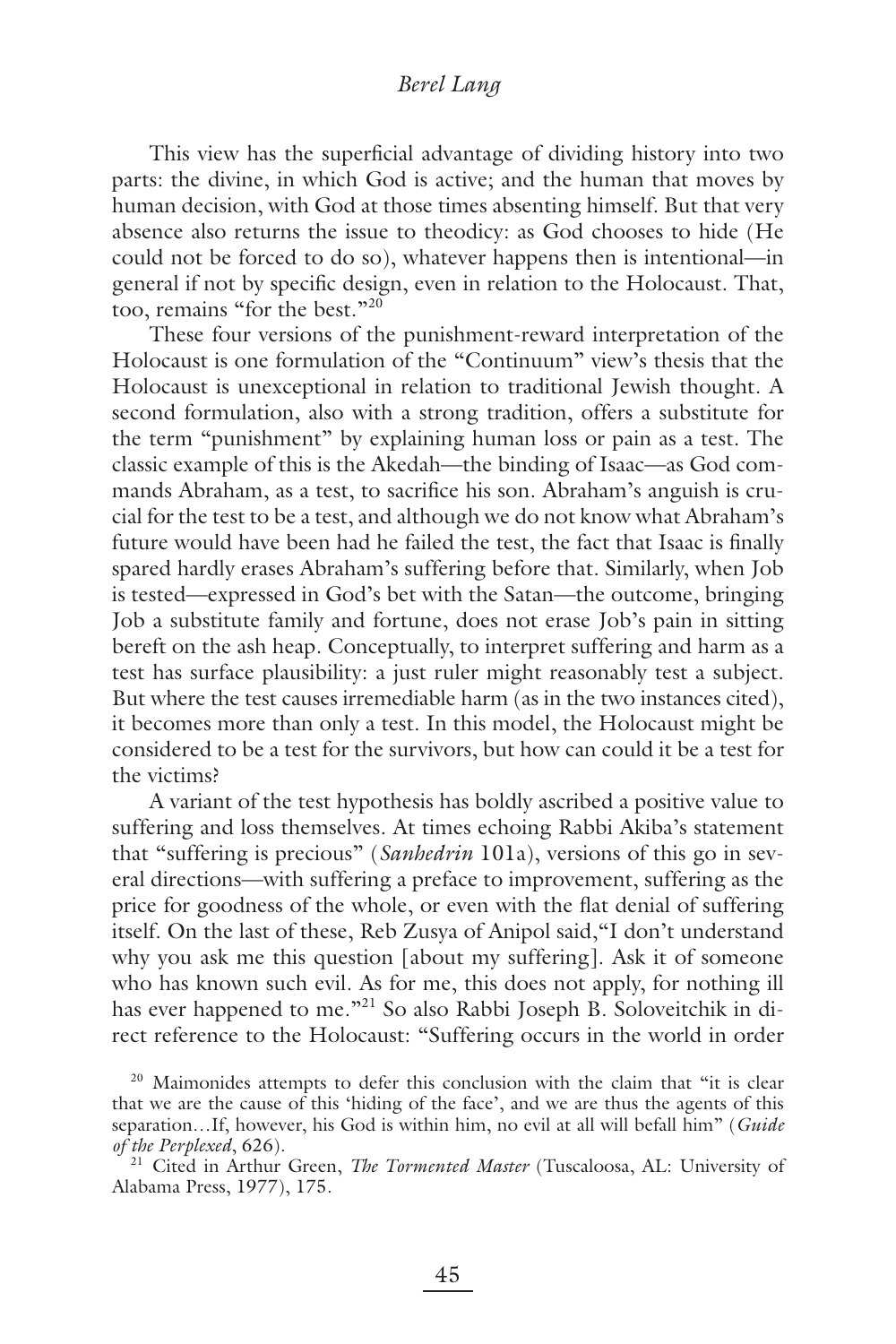to contribute something to man, in order that atonement be made for him, in order to redeem him from corruption, vulgarity, and depravity.<sup>"22</sup>

A third formulation of the Continuum position accounts for evil simply by admitting an inability to account for it, citing the limits of human comprehension, with the Holocaust again a principal example. For certain events, the claim goes, human understanding can find no adequate grounds—not because there are none, but because of human incapacity: God's ways differ from man's, with the gap between finite and infinite understanding sometimes blocking the understanding of the finite. When human reason finds itself stymied in this way, commitment to God's beneficence offers a consistent way through.

This admission of incapacity is less about giving God the benefit of the doubt than the benefit of certainty: there must be good reasons for the event, even if we cannot grasp them. Far from questioning providence, it provides blanket acceptance: if we understand the reasons for a particular occurrence, well and good; if we don't understand them—like the Holocaust—also well and good. This accommodation is epitomized in the formulaic announcement of death in the Jewish community: "Baruch Dayan Emeth," Blessed is the true judge—uttered irrespective of all suffering in the death or of the deceased's character. Furthermore, if human incapacity explains the failure to understand God's role in the suffering of innocents, consistency would require the same limits for understanding more welcome occasions: why should they be more comprehensible—or just—than the former? Thus, a problem of good directly parallels the problem of evil.<sup>23</sup>

#### **\*\*\*\*\*\*\*\*\*\*\*\*\*\*\*\*\*\*\*\*\*\*\*\*\*\*\***

Notwithstanding the recognition of Holocaust atrocities in these accounts, none demands a revision of the basic categories of ethical understanding; In the Continuum view, the traditional principles and texts of Jewish thought provide adequate justification even "after Auschwitz." The fact that the sources cited come largely from religious Orthodoxy may be predictable, but similar responses appear in Jewish secular and certainly less-than-Orthodox commentators. Among the most influential figures is Emmanuel Levinas who, recognizing the Holocaust as a "paradigm" of

<sup>22</sup> Joseph B. Soloveitchik, "Kol Dodi Dofek," trans. L. Kaplan, in *Theological and Halakhic Reflections*, 56.

<sup>23</sup> Hugh Rice, *God and Goodness* (New York: Oxford University Press, 2000), 92.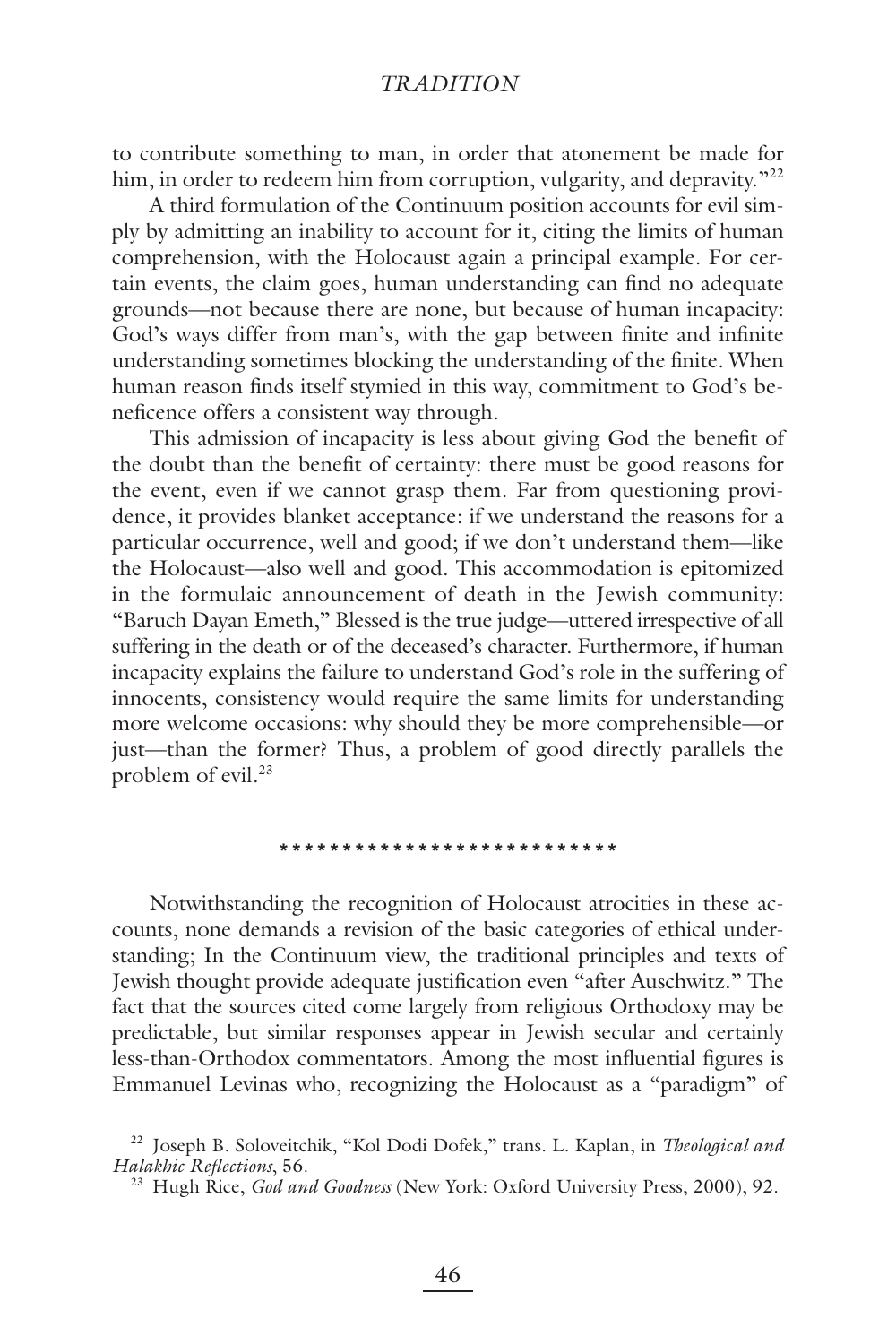suffering and cruelty, finds a parallel in it to "the Gulag and all other places of suffering in our political century;" extreme but still with precedents. (A version of theodicy surfaces for Levinas, furthermore, as for him, God establishes a "template" for moral decision, for which humankind is then responsible).<sup>24</sup> Other similarly influential Jewish thinkers writing aside from Halakha also find in the Holocaust's enormity no breach or transformation in their conceptions of Jewish history. Thus, figures like Martin Buber, Mordechai Kaplan, Nathan Rotenstreich, Gershom Scholem—all deeply affected by the Holocaust but nonetheless finding continuity and precedents for it in Jewish history.<sup>25</sup> At a theoretical level, this "Continuum" view reflects a conception of evil-doing for which distinctions among degrees of evil are irrelevant since the slightest occurrence of evil-doing is as much a test of theodicy as any larger one. For a just and omnipotent God, after all, no injustice should take place. Thus, in Berkowitz's summary: "As far as our faith in an absolutely just and merciful God is concerned, the suffering of a single innocent child poses no less a problem to faith than the undeserved suffering of millions."<sup>26</sup>

#### *Against the Continuum*

The claim of rupture precipitated by the Holocaust must then argue against the Continuum's theoretical and practical commitments, with the Holocaust then breaching the traditional conception of divine justice: thus, a quantum jump. The most extreme example of this response can be anticipated: If the Continuum position remained committed to God's omnipotence and beneficence even in the face of human atrocity, the strongest alternative to that would be to reject those qualities of God's

24 Emmanuel Levinas, *Entre Nous: Thinking-of-the-Other*, trans. Michael B. Smith and Barbara Harshav (New York: Columbia University Press, 1998), 241.Cf. also Ethan Kleinberg, "Not Yet Marrano:Levinas, Derrida, and the Ontology of Being Jewish," in *The Trace of God: Derrida and Religion*, ed. Edward Baring and Peter E. Gordon (New York: Fordham University Press, 2014), 39-58.Levinas' oft-quoted phrase that the Holocaust marks "the end of theodicy" is itself conceptually equivocal in its suggestion of the validity of theodicy *prior* to the Holocaust. His categorical statement in a 1982 interview on Israel's role in the Sabra and Shatila massacres in Lebanon that "evoking the Holocaust to say that God is with us in all circumstances is as odious as the words 'Gottmituns' on the belts of the executioners" seems clear enough, but then conflicts even with other parts of his "austere humanism."

<sup>25</sup> Buber, in a notable exchange with Mahatma Ghandi and at odds with his own earlier political writings, sharply criticized Ghandi's recommendation of pacifist resistance to the Nazi persecution. For Scholem, the Holocaust had the unusual consequence of tempering his commitment to Zionism as the *full* answer to the "Jewish Question" but again, within the bounds of history. 26 Berkowitz, 128.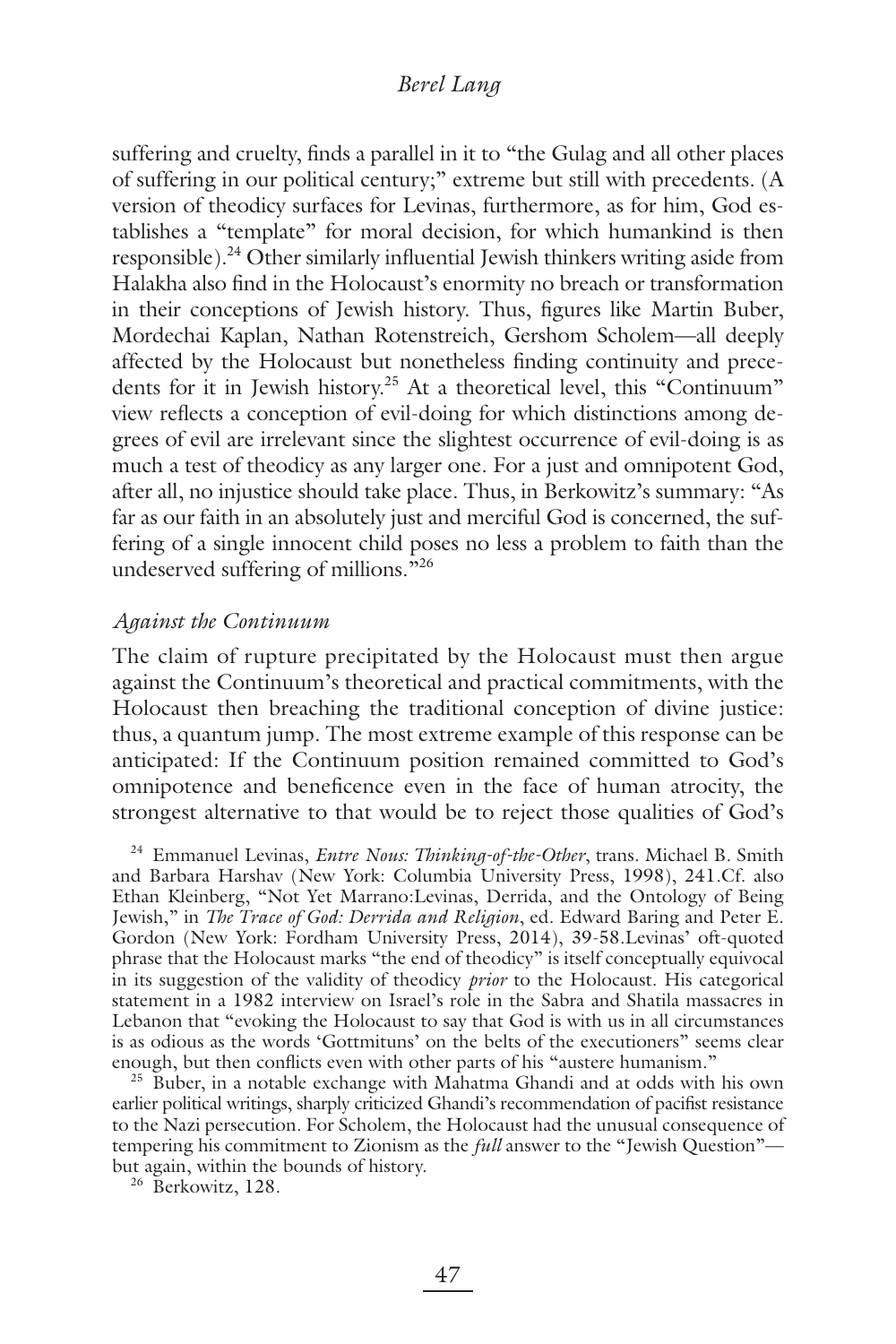traditional identity. Additionally, the "death of God" was indeed the reaction in Richard Rubenstein's *After Auschwitz* and later writings,<sup>27</sup> echoing Nietzsche's *Zarathustra* and the more current claim by non-Jewish theologians for whom the Holocaust was one item of evidence among others (as in Thomas Altizer, Harvey Cox, and William Hamilton).<sup>28</sup> Rubenstein had been influenced by Mordechai Kaplan whose rejection of a transcendent God, following John Dewey, had fully evolved before the "Final Solution."

Rubenstein's denial of God opened the question of what basis, if any, remained for Jewish identity, and his later writings seem to have both sought and avoided that affirmation—combining a view of truth and knowledge as functions of power (following Nietzsche and Foucault) with its alleged cultural distinctiveness based on the recent founding of the State of Israel. This substitution of social or political factors for religious principles might serve as a means of Jewish survival post-Holocaust, but it does not connect the aftermath to Jewish history pre-Holocaust or to providing justification for Jewish particularism. Rubenstein later uses the metaphor of "triage" in defense of his view: the value of salvaging what deserves to be salvaged and of discarding the rest.<sup>29</sup> That response to the "Jewish Question" must be judged on its own terms, but its emphasis on preservation for the sake of preservation hardly provides a compelling rationale.

A less radical reaction against the tradition of transcendence than Rubenstein's figures in the work of Hans Jonas who, confronting the Holocaust's enormity and evil generally, proposes a limitation rather than denial of God's role in history. It is not, for Jonas, that God in His powers could act however He chooses, but that He is limited by His own prior choices. This qualification differs from the classic puzzles about God's power (e.g., whether God can create a rock so heavy that He cannot lift it); nor is it the exceptionalism of human freedom that motivates the account. Jonas' claim is rather that, given God's own earlier decisions, at

<sup>27</sup> Richard Rubenstein, *After Auschwitz* (Indianapolis: Bobbs-Merrill, 1966); see also his *The Cunning of History: The Holocaust and* the *American Future* (New York: Harper, 1978). For a fuller analysis of Rubenstein, see Michael Morgan, *Beyond Auschwitz: Post-Holocaust Jewish Thought in America* (New York: Oxford University Press, 2001).

<sup>28</sup> See e.g. Thomas J.J. Altizer and William Hamilton, *Radical Theology and the Death of God* (Indianapolis: Bobbs-Merrill, 1966); Harvey Cox, *The Secular City* (New York: Macmillan, 1965); and William Hamilton, *The New Essence of Christianity* (New York: Associated Books, 1965).

<sup>29</sup> Richard Rubenstein, *The Age of Triage: Fear and Hope in an Overcrowded World* (Boston: Beacon Press, 1983).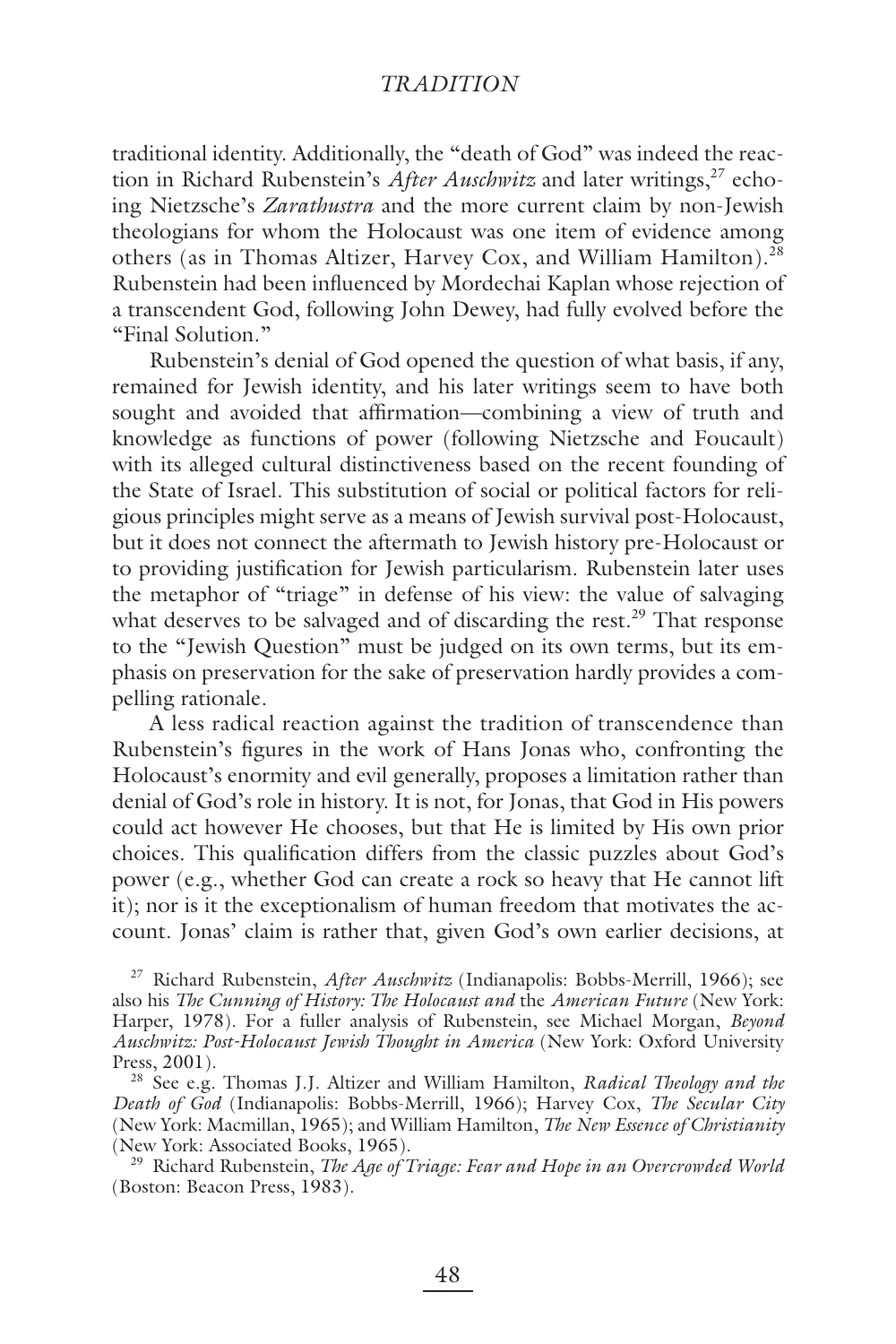times God could not have intervened to alter its course; thus, an ahistorical limitation of God's powers in human history as well.<sup>30</sup> On this view, evil becomes ingredient in existence, part of its unavoidable friction, with responsibility for it when it does occur shared between God and man through constraints of history beyond the capacity of either to overcome. This ascription of divine limitation does not erase moral responsibility (for both these sources) nor is it a version of historical determinism (that the Holocaust *had* to occur as it did). It does, however, limit the claim of God's power, and Jonas is aware of that challenge to the traditional Jewish conception precisely in its conceptual advantages. Jonas at once would preserve a role for God in history and constrain that role by cumulative and thus related actions and events—finally indeed, by the original act of creation itself (although that would require a separate justification which Jonas does not provide).

A second version of the Holocaust as genuinely transformative turns to law or Halakha as amended post-Holocaust because of the Holocaust innovation in what, on Orthodox terms, is unchangeable. Emil Fackenheim's advocacy of a 614<sup>th</sup> Commandment—"not to give Hitler posthumous victories"—dramatizes this view to which he ascribes authority equal to the 613 earlier commandments.<sup>31</sup> Fackenheim defends this on the grounds that those earlier commandments had also emerged in response to historical conditions—and that the Nazi genocide's distinctiveness justified a like response, the command for ensuring Jewish survival thus responding to the goal of Jewish extermination. Fackenheim recognized that this new commandment would require interpretation as to whether a particular threat did threaten Jewish continuity, but this requirement of interpretation had also to be met in implementing other commandments as well.

A third view of the Holocaust as a decisive rupture resembles the Continuum alternative that cites the Holocaust as incomprehensible. In sharp contrast to that Continuum version, however, the turn to incomprehensibility here offers no resolution through God's beneficence. Arthur A. Cohen locates this alternative in a category all its own—imposing onto the Holocaust Rudolf Otto's "tremendum" (best known in Otto's conception of the "Holy")—representing the Holocaust as "beyond the discourse of

<sup>30</sup> Hans Jonas, "The Concept of God after Auschwitz: A Jewish Voice," in *Mortality and Morality: A Search for God after Auschwitz* (Evanston, IL: Northwestern University Press, 1996), 140 ff.

<sup>31</sup> See, e.g., Emil Fackenheim, *Quest for Past and Future* (Bloomington, IN: Indiana University Press, 1968), Ch. 1.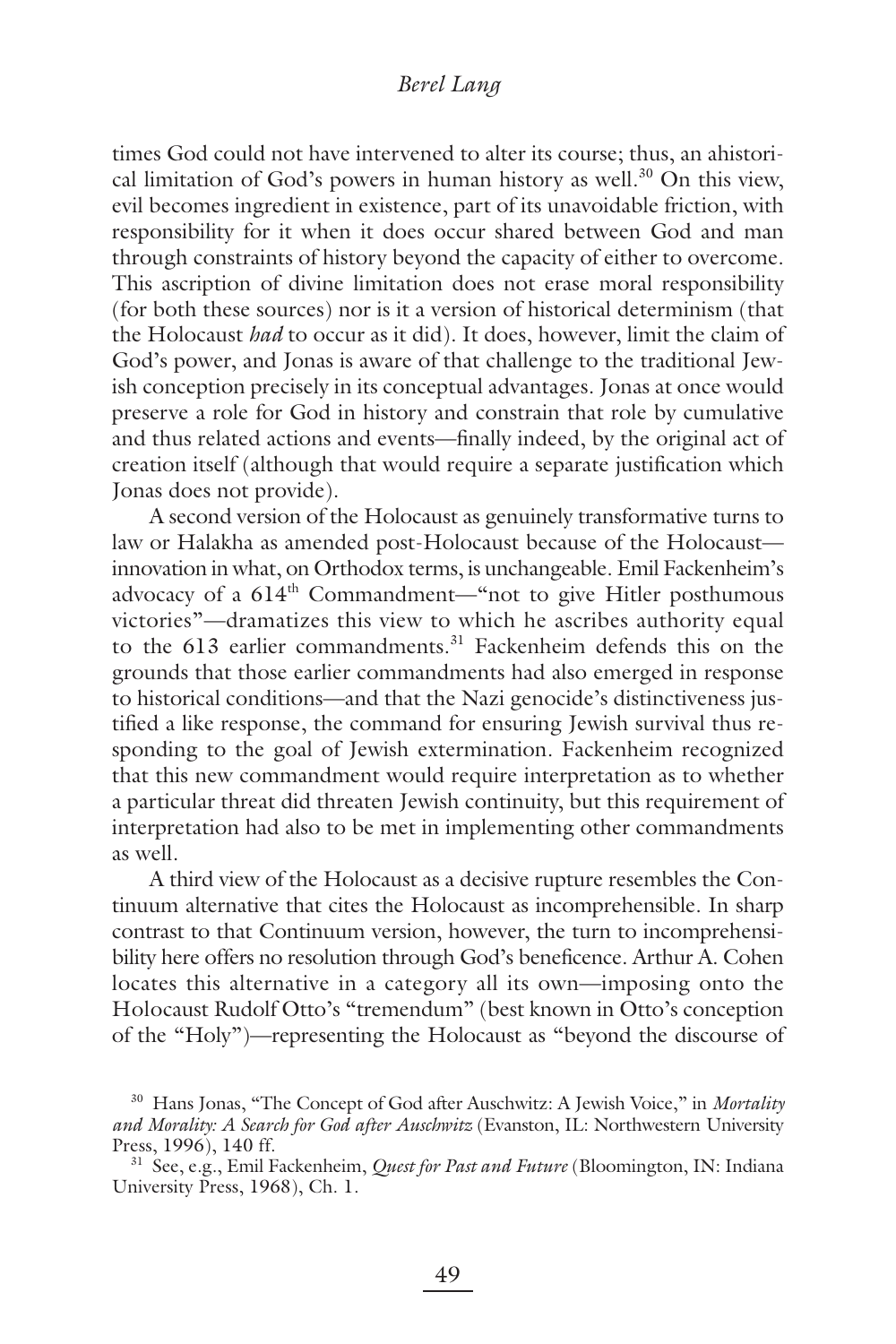morality and rational condemnation."<sup>32</sup> This radical separation of the Holocaust not only from history but also from moral categories might seem to return Cohen to Rubenstein's skepticism about even the possibility of a religious covenant. But Cohen rejects anything like Rubenstein's evocation of a cultural surrogate for transcendence: the "tremendum" if it is anything is transcendent, unutterable but real: evil itself thus positioned outside history and whatever reasoning might be directed to or at it. The evil represented in the Holocaust is no less real than good that has occurred in other contexts, but with no evident means of approaching or reasoning it. This position itself is intrinsically difficult to analyze or parse, although Cohen makes the effort (perhaps inconsistently with his foundation), coming close to what seems a virtual Manicheanism: "God describes the limits but man sets them...."<sup>33</sup> For the Holocaust as an event, however, incomprehensibility is the mode; what might have been or was something like a partnership elsewhere seems at this point to have failed or been pushed aside, defying intelligibility or articulation.

Cohen's reference to incomprehensibility is clearly intended to signify more than the literary figure of the aporia (as in the expressions "Words cannot describe how much I…."). Indeed, he proceeds to describe the Holocaust's historical context, as in the contrast he draws between the Holocaust and the Jewish expulsions from Spain and Portugal—again, a possible inconsistency reflecting the logical difficulty of saying anything about the unspeakable or unthinkable beyond those terms themselves. The question of what their referents are raises other issues as well, pointing again to the problem of recognition even in claims of the Tremendum's occurrence; no means is provided independent of individual experience of attesting either to that or to its uniqueness.

Undoubtedly the most widely discussed analysis of evil in relation to the Holocaust is Hannah Arendt's *Eichmann in Jerusalem: A Report on the Banality of Evil.* Although in that book and elsewhere Arendt views the Holocaust against the background of what is for her the novum of totalitarianism, her characterization of evil as represented in Eichmann but also in Nazism more broadly seems finally to position her in what I have termed the Continuum view. Arendt is rarely referred to as a "Jewish"

<sup>32</sup> Arthur A. Cohen, *The Tremendum: A Theological Interpretation of the Holocaust* (New York: Crossroads, 1981), 8.

<sup>&</sup>lt;sup>33</sup> Arthur A. Cohen, 93.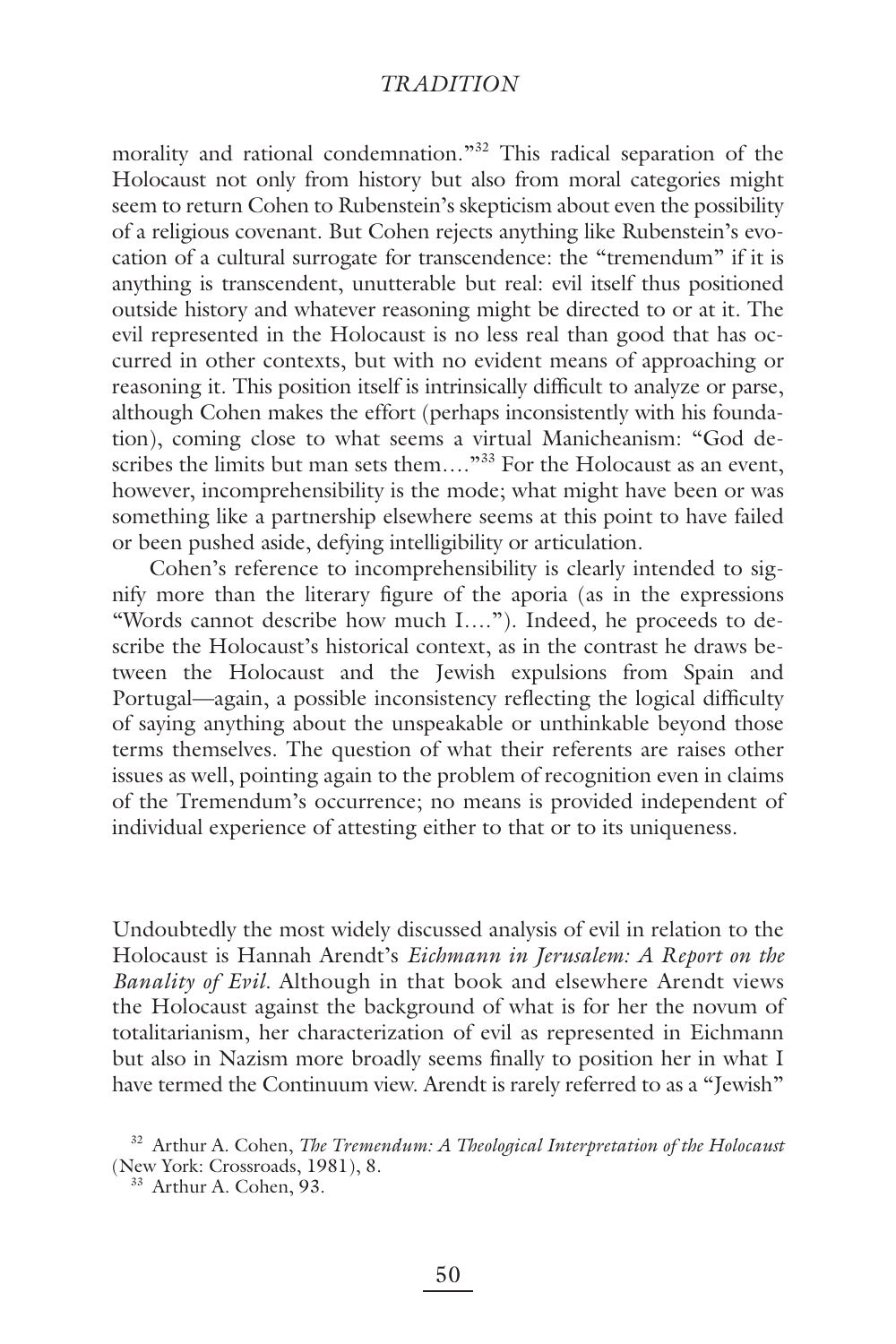philosopher $34$  (even aside from the issue of what criteria demarcate Jewish philosophy as such). Her conclusions on Eichmann's "evil, " however, have been both significant and contentious for reasoning the Holocaust, with consequences for both Jewish and broader ethical thought. On the one hand, her characterization of Eichmann's evil and subsequently of evil in itself as "banal" argues against not only the depth but the reality of evil and the possibility of its deliberate choice. On the other hand, Arendt agreed, despite her procedural criticism of the trial in Jerusalem, that Eichmann was criminally responsible for his role in the Nazi atrocities, and she agreed with the court's death sentence. How those two "hands" co-exist—or if they can—reveals much about her conception of evil both in relation to the Holocaust and generally.

Viewed systematically, Arendt's account of Eichmann's banality starts from the contrasting image of *radical* evildoing in a Richard III or an Iago as they knowingly act on evil as a principle. The contrast is evident, in her view, between those figures and Eichmann who, although commonly regarded as a moral monster, turns out to be much less than that, not demonically evil at all. Rather, he is thoughtless, limited to clichés in language and reasoning, in effect a puppet, at most a clown—and thus banal, meaning by that term its conventional associations of "pedestrian" or "commonplace." The term's full weight emerged only gradually for Arendt as she began to find Eichmann's acting as he did to undermine the notion of radical evil altogether. She had initially drawn on Kant's usage for that concept, although it is telling that her earlier examples, in contrast to Kant's, were Shakespeare's imagined creations, not ones readier at hand—from the Holocaust itself—in the "crooked timber of humanity."

Gershom Scholem, a long-time friend, had written critically to Arendt soon after publication of her book on Eichmann; shortly afterward he cut off communication with her entirely. Between those two dates, on July  $24<sup>th</sup>$ , 1963, Arendt responded to certain points of Scholem's criticism and reported her reconceptualization of evil as what she has come to see its essential banality. "It is indeed my opinion now that evil is never radical, that it is only extreme, and that it possesses neither depth nor any demonic dimension. It can overgrow and lay waste the whole world precisely because it spreads like a fungus…It is 'thought-defying'…because thought tries to reach some depth, to go to the roots, and the moment it concerns itself with evil, it is frustrated because there is nothing. That is

34 On Arendt's relation to Jewish sources, see Richard Bernstein, *Hannah Arendt and the Jewish Question* (Cambridge: MIT Press, 1994), 6-13.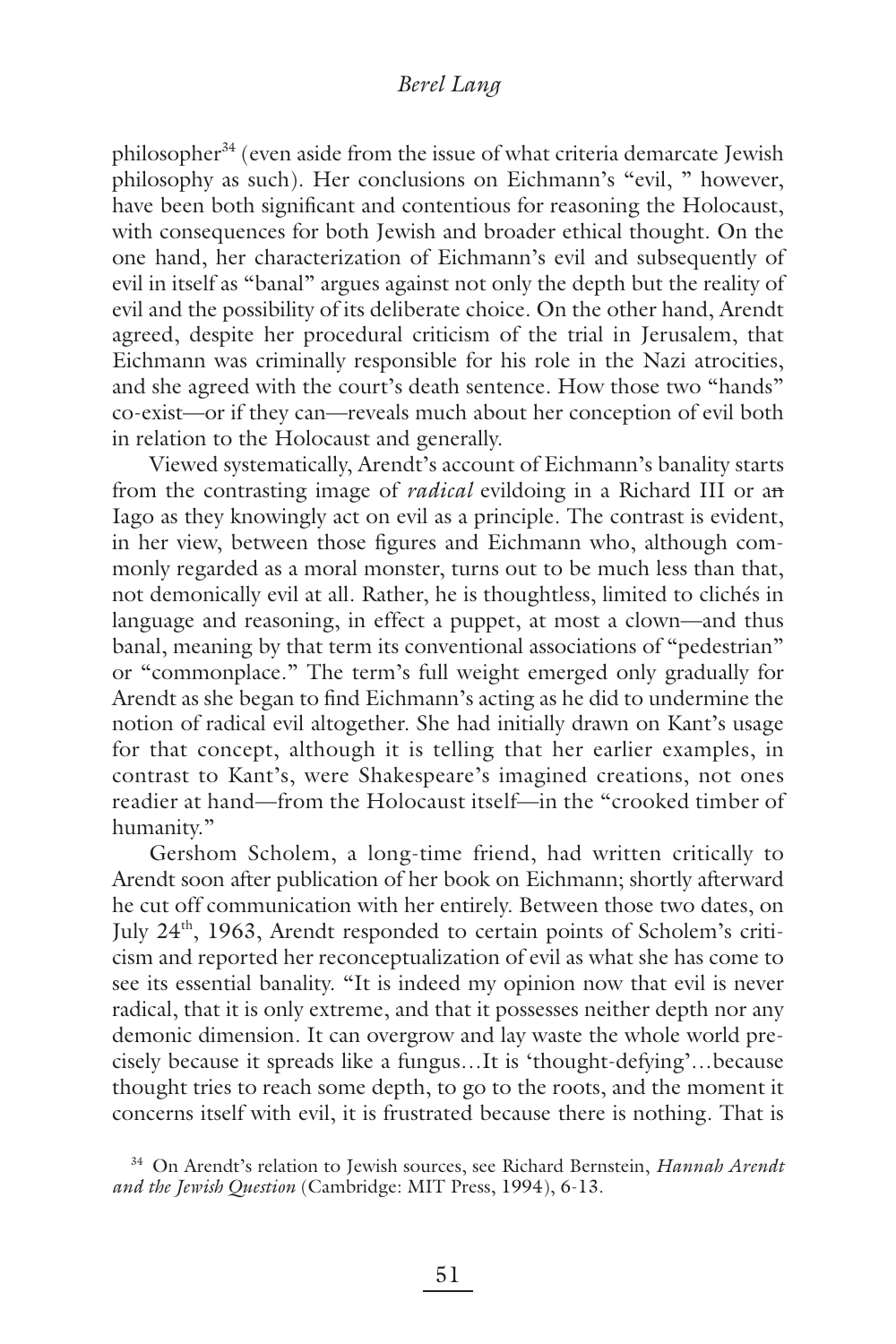its banality. Only the good has depths and can be radical."<sup>35</sup>All evil, then, is banal.

Arendt's step here makes clear the connection of her new conception of evil to the "Continuum" model described above. For if banality is thoughtlessness in contrast to thinking in its full sense, the implication here is that if Eichmann had thought fully—not banally—about what he was doing, he would not have done it. Since all evil is now banal (with no distinction from non-banal evil), then to act otherwise than banally entails not doing evil at all. The source of Eichmann's having done what he did must then have been his failure to deliberate, a failure to understand or to reason what he was doing. For, again, had he exercised those capacities in his actions, the actions would not have been what they were.

This implication has important ramifications, including the judgment of Eichmann's guilt. If we apply Arendt's conception of banality to Eichmann, his actions become the result of thoughtlessness, of his not having understood deeply, certainly not fully, and even demonstrate an incapacity for doing so. Such incapacity would at least raise the question of Eichmann's responsibility for what he did; for should thoughtlessness, being a clown, or banality be a hanging offense? $36$ 

The Continuum model that surfaces here is familiar from the tradition of rationalist ethics in Plato, Spinoza, and Leibniz for whom evil is nothing positive, at most a privation, with those committing it judged to have acted out of ignorance, from not knowing better. This, as in the Platonic contrapositive: "To know the good is to do the good," drawn from "To do evil is not to have known the good." In this tradition, reason

35 See Hannah Arendt, *The Jew as Pariah*, ed. Ron H. Feldman (New York: Grove, 1978), 251. Arendt elaborates on this view in her introduction to *The Life of the Mind—*referring the reader there to her Eichmann book—and in the section of that volume, on 'Thinking', (New York: Harcourt, Brace, and Jovanovich, 1978). Her uneasiness with the "banality" thesis, however, does not substantively change her view; so, e.g., "Ugliness and evil are almost by definition excluded from the thinking concerns. They may turn up as deficiencies... *'kakia'* or the lack of the good" (179). This is the Platonic position, again, which her qualification "almost by definition" hardly reverses. Along the same lines she again cites Shakespeare's fictional characters as examples of "the few" who "do evil voluntarily."

36 Recent studies of Eichmann, based on more extensive records than Arendt had access to, have argued for his more sustained and expressed commitment to Nazism than Arendt's "banality" admits (see, e.g., Bettina Stangneth, *Eichmann Before Jerusalem: The Unexamined Life of a Mass Murderer*, trans. Ruth Martin (New York: Knopf, 2014)). However, the issue raised in Arendt's concept is not how forcefully Eichmann spoke for or about Nazi policies, but his understanding of them. Finally, this criticism of Arendt seems directed more (and in my view, more persuasively) at the concept of banality as a moral category than at Eichmann's capacities.